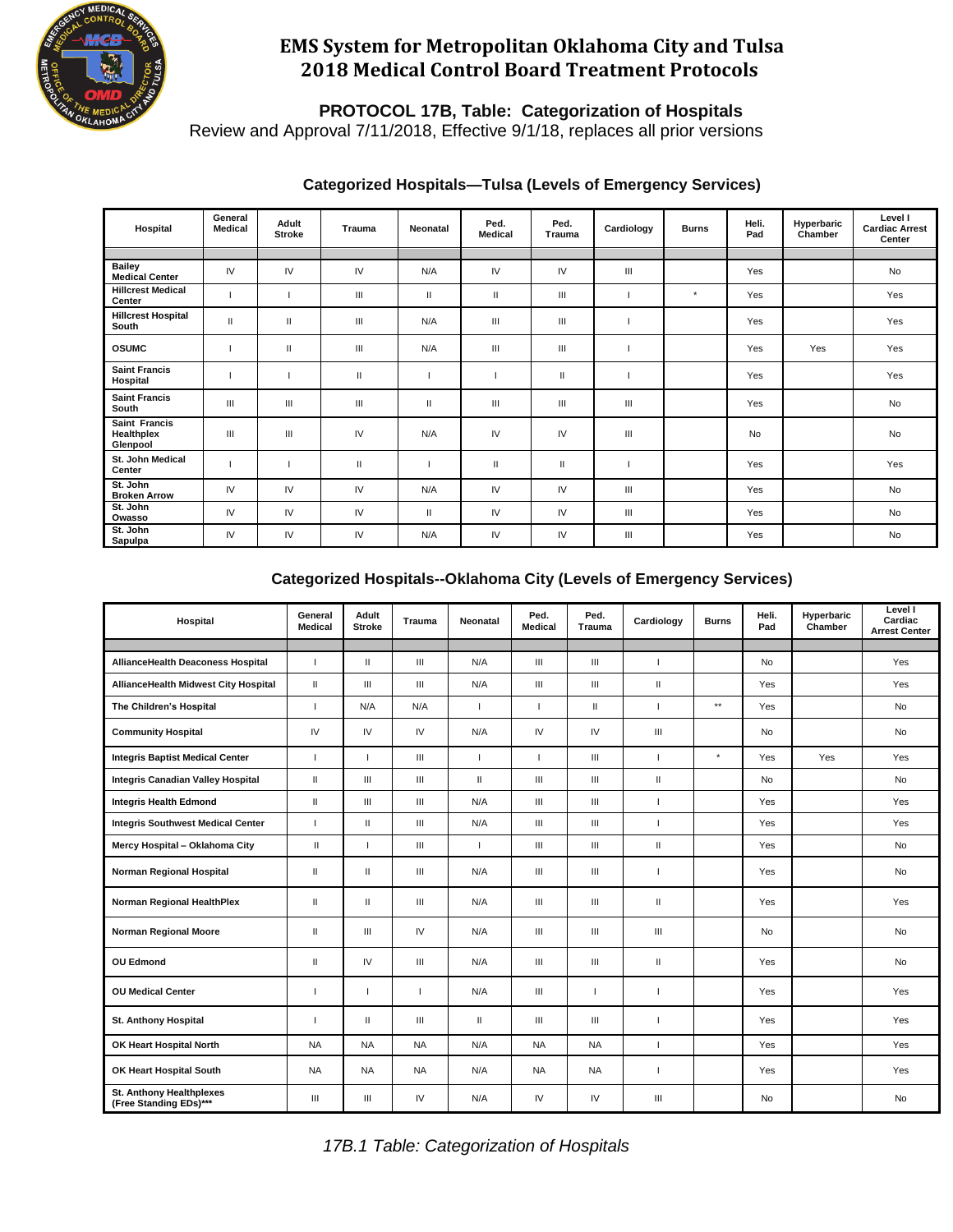

# **EMS System for Metropolitan Oklahoma City and Tulsa 2018 Medical Control Board Treatment Protocols**

 **PROTOCOL 17B, Table: Categorization of Hospitals**

Review and Approval 7/11/2018, Effective 9/1/18, replaces all prior versions

#### **Specialty Hospitals, Healthcare Facilities, and Additional Service Capabilities**

| <b>Veterans Administration</b><br><b>Hospital</b><br><b>OKC</b>                                   | Predominately a medical and surgical facility for the veteran population. The<br>Veterans Administration Hospital is capable of managing patients with complex<br>medical illnesses and non-Priority 1 traumatic injuries.                                                                                                                                                                                                                                                                                                                                                                                                                                                                                                                                                                                                                                                                                                       |
|---------------------------------------------------------------------------------------------------|----------------------------------------------------------------------------------------------------------------------------------------------------------------------------------------------------------------------------------------------------------------------------------------------------------------------------------------------------------------------------------------------------------------------------------------------------------------------------------------------------------------------------------------------------------------------------------------------------------------------------------------------------------------------------------------------------------------------------------------------------------------------------------------------------------------------------------------------------------------------------------------------------------------------------------|
| <b>Bone and Joint Hospital</b><br><b>OKC</b>                                                      | Predominately an orthopedic referral facility; Level IV Trauma Center                                                                                                                                                                                                                                                                                                                                                                                                                                                                                                                                                                                                                                                                                                                                                                                                                                                            |
| <b>Oklahoma Heart Hospital</b><br>(North & South Campus)<br><b>OKC</b>                            | Predominately a medical and surgical facility for Priority I and II assigned and<br>unassigned patients with cardiac related symptoms.                                                                                                                                                                                                                                                                                                                                                                                                                                                                                                                                                                                                                                                                                                                                                                                           |
| OU Medical Center, (Dean<br><b>McGee Eye Institute)</b><br><b>OKC</b>                             | OUMC is affiliated with Dean McGee Eye Institute. Patients with isolated ocular<br>trauma with loss of vision, change in the appearance of the eye, or severe<br>ocular pain should be transported to OUMC Presbyterian Tower for most<br>expeditious access to ocular services.                                                                                                                                                                                                                                                                                                                                                                                                                                                                                                                                                                                                                                                 |
| <b>OU Medical Center, OKC</b>                                                                     | Labor and Delivery Services should only receive pregnant women with<br>an obstetrical complaint and a gestational period greater than 20<br>weeks.                                                                                                                                                                                                                                                                                                                                                                                                                                                                                                                                                                                                                                                                                                                                                                               |
| <b>McBride Clinic</b><br><b>Orthopedic Hospital OKC</b>                                           | Predominately an orthopedic referral facility; Level IV Trauma Center                                                                                                                                                                                                                                                                                                                                                                                                                                                                                                                                                                                                                                                                                                                                                                                                                                                            |
| <b>Level I Cardiac Arrest</b><br>Center                                                           | Cardiac intervention capabilities including a Cardiac Cath Lab and an<br>interventional cardiologist available 24 hours a day, seven days a<br>week; a therapeutic hypothermia method to cool the patient for at least<br>12 hours after a cardiac arrest.                                                                                                                                                                                                                                                                                                                                                                                                                                                                                                                                                                                                                                                                       |
| <b>Center for Orthopedic</b><br><b>Reconstruction &amp;</b><br>Excellence (CORE),<br><b>Jenks</b> | Predominately an orthopedic referral facility that should only receive<br>surgical related patients with a chief complaint related to a scheduled<br>surgery at CORE within the next 7 days or a surgery that was<br>performed at CORE within the past 30 days. The patient's surgeon (or<br>the call coverage surgeon) must be contacted and agree to accept the<br>patient at CORE's "Emergency Department" prior to EMSA transport.<br>The patient and/or patient representative (eg. family) has the<br>responsibility to provide the treating EMS personnel the contact<br>number for the surgeon/physician at CORE. The EMSA<br>Communications Center will attempt to contact that surgeon/physician<br>at CORE on a recorded line. If no answer from the surgeon/physician<br>at CORE within 10 (TEN) minutes of attempted notification, an alternate<br>destination shall be selected to promote efficient scene time.   |
| <b>Oklahoma Surgical</b><br><b>Hospital (OSH) Tulsa</b>                                           | Predominately a surgical referral facility that should only receive<br>surgical related patients with a chief complaint related to a scheduled<br>surgery at OSH within the next 7 days or a surgery that was performed<br>at OSH within the past 30 days. The patient's surgeon (or the call<br>coverage specialist partner) must be contacted and agree to accept the<br>patient at OSH's "Emergency Department" prior to EMSA transport.<br>The patient and/or patient representative (eg. family) has the<br>responsibility to provide the treating EMS personnel the contact<br>number for the surgeon/physician at OSH. The EMSA<br>Communications Center will attempt to contact that surgeon/physician<br>at OSH on a recorded line. If no answer from the surgeon/physician at<br>OSH within 10 (TEN) minutes of attempted notification, an alternate<br>destination shall be selected to promote efficient scene time. |